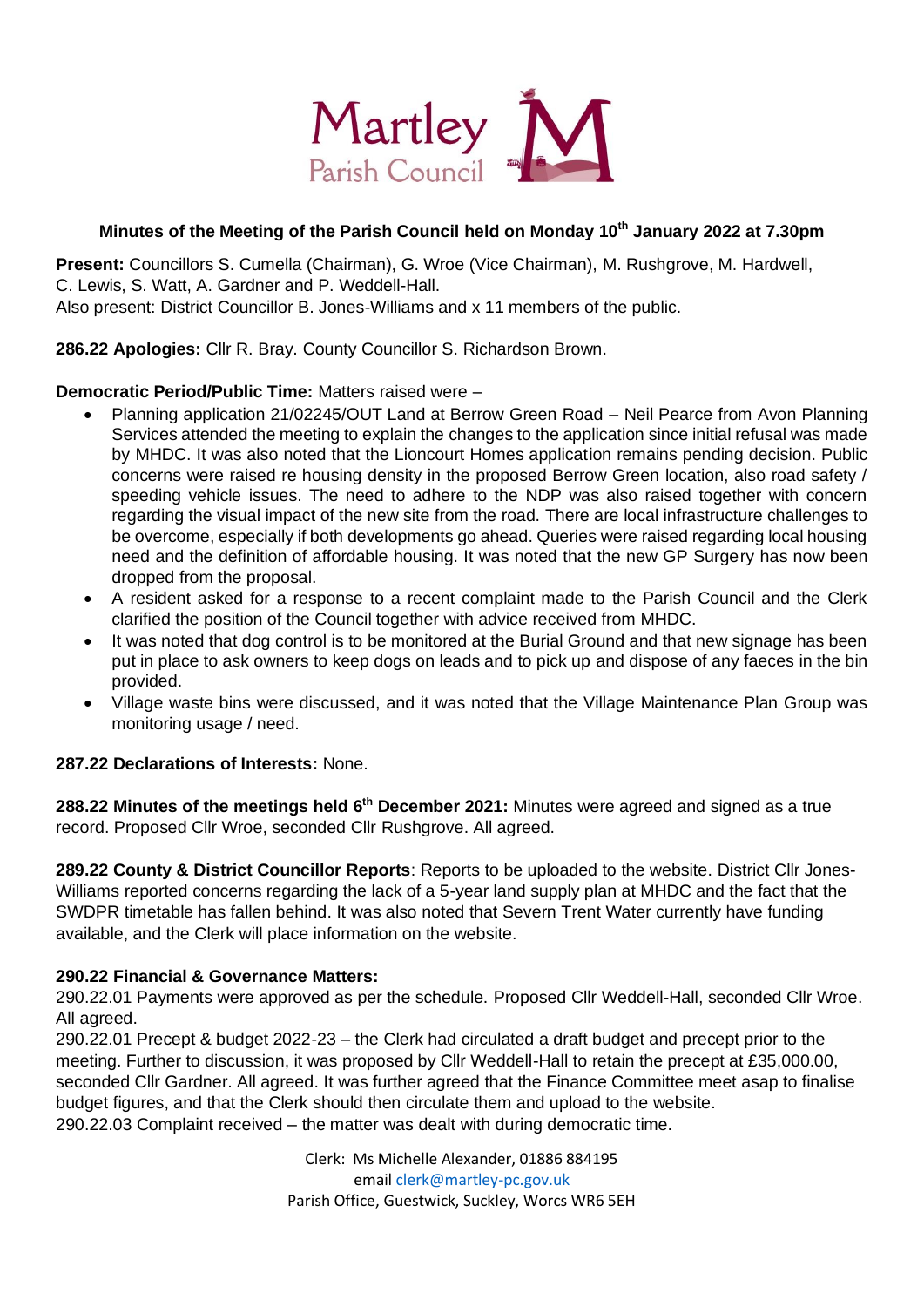# **291.22 Recreation Field:**

291.22.01 Capital Project Working Group update – It was noted that the first draft of floor plans has been prepared for the new pavilion. The next stage is to receive pre-planning application advice from MHDC prior to public consultation.

291.22.02 The new defibrillator has been received but the outdoor safe box is still awaited due to a supply delay – Clerk progressing.

291.22.03 Play equipment repairs and maintenance – a quote for repairs has been received. A project plan and funding plan are now to be drafted by Cllrs Hardwell and Watt. It was noted that there remains £22,000.00 in the budget, which is set aside for asset improvements, but external grant funding may also be available and should be investigated. It was proposed by Cllr Watt, seconded by Cllr Rushgrove, to commit to improvement works on the play areas. All agreed.

291.22.04 Union Flag – it was agreed to replace the Union flag as it is damaged. Cllr Weddell-Hall to purchase with the Clerk. Cllr Watt agreed that the Cricket Club would erect the new flag. It was also suggested that a '3 Pears' flag could be purchased in the future.

## **292.22 Burial Ground:** Nothing to report.

**293.22 Village Maintenance Plan:** Cllr Hardwell had circulated an updated action plan. STW fencing repairs are to be done this month hopefully. The church car park maintenance remains an ongoing matter. Wildflower areas are to be planted as agreed. The new signage for the Ankerdine viewpoint is ready to be erected. A request has been received for directional signage to the village hall and recreation field. It was noted that WCC Highways permission would be needed, and the Clerk and Cllr Hardwell will look at what is required. There is a damaged sign at Willow Rd / hope House Lane junction – Clerk to report to WCC. It was agreed that the Clerk should add a link to the WCC reporting page to the website together with Operation SNAP. Cllr Cumella asked the Clerk to liaise with R. Wilks to remove the overhanging vegetation on the corner of Hope House Lane and Church Lane as it obscures driver vision.

**294.22 Strategic Planning Matters:** Cllr Cumella updated the meeting re the SWDPR – no further news lately and concern has been raised over the length of time it is taking.

# **295.22 Planning Matters:**

295.22.01 Applications received / considered –

- 21/02186/HP Mr & Mrs Poole, Apple Trees, Newtown, Martley WR6 6PR erection of an open sided carport structure. Agreed no objection.
- 21/02257/AGR Bray & Sons, Noak farm, Martley WR6 6PD prior notification for construction of two agricultural buildings. No comment.
- 21/02150/FUL Mr Conway, The Crown, Martley WR6 6PA retention and redevelopment of the Crown PH, part change of use to provide two flexible use commercial units and two holiday lets plus assoc. green space and parking provision. Construction of four residential dwellings including one two-bed property, two three-bed properties and one four-bed property plus assoc. parking, garden and landscaping. Agreed to support the application in principle, subject to two issues being clarified: the suitability of the proposals for drainage; and whether there are sufficient car parking places for the public house. Further to discussion it was agreed that all Councillors should send any further comments to Cllr Cumella to be collated. A final draft response to be circulated for approval.
- 21/02245/OUT Jessup Brothers Limited and Citizen Housing Group, Land at Os 7499 5981, Berrow Green Rd, Martley – outline application with all matters reserved (except for access) for the erection of up to 52 dwellings, including 42% affordable homes, up to 10 no. self-build plots and a public car park together with ancillary works. Cllr Cumella reminded the meeting about previous concerns raised and the response submitted to MHDC. Agreed to recommend

Clerk: Ms Michelle Alexander, 01886 884195

email clerk@martley-pc.gov.uk Parish Office, Guestwick, Suckley, Worcs WR6 5EH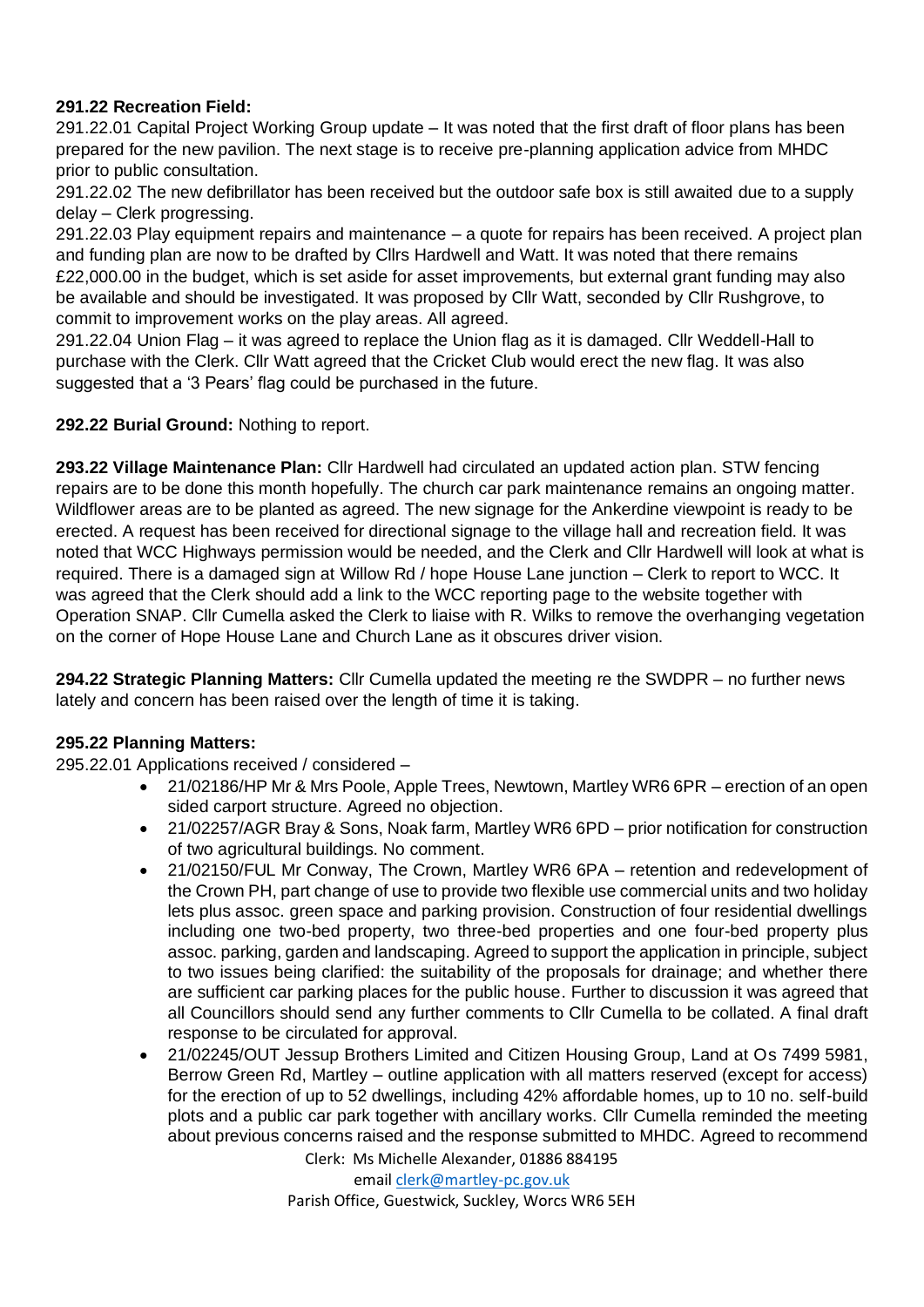rejection of the application because it would be an unsustainable development, would obstruct views of a valued heritage asset, would further worsen traffic problems, would strain local services, and is not required to meet local housing needs. Cllr Wroe suggested that the PC may need professional planning advice to assist with the large number of applications being received / large developments proposed. It was agreed that the Clerk should ask MHDC asap for additional time to respond. It was also agreed that the Clerk should ask Worcs CALC for advice re obtaining professional planning advice. Cllr Cumella will also check with CPRE contacts.

- 21/02297/HP Mrs Priddey, 3 Hawthorn Close, Martley WR6 6NS addition of a single storey 'cube' glass room located on the rear elevation of the property in the private garden. Agreed no objection.
- 21/02246/GPDQ Sandridge Farm, Barn At (Os 7463 5794) Berrow Green Martley Notification for Prior Approval for the proposed change of use of an Agricultural Building to 2 dwellinghouses. GPDQ - agricultural to C3 dwellinghouse. *(It was noted that the PC are not a formal Consultee on this application but can submit a response.)* It was noted that the building is not agricultural but equestrian. It was agreed to support resident objections as received from N. Bruen.
- 21/02337/FUL Mr Griffin, Land At (Os 7706 5886) Willow Road Martley Creation of new field entrance. Agreed no objection.

295.22.02 Notifications received –

- 21/01154/HP 2 Highfields Cottage, Kings Green, Martley WR6 6YG permission granted for the erection of a single storey orangery following demolition of existing porch and bay window.
- 21/01783/HP Feochan, Hillside, Martley WR6 6QN permission granted for the erection of a detached double garage.
- 21/01944/HP Hockhams Farm Hockhams Lane Martley WR6 6QR permission granted for the erection of new greenhouse between the existing house and an existing outbuilding.

### **296.22 Highways Matters:**

296.22.01 The draft Highways Working Group strategy, as prepared by Cllr Weddell-Hall, was agreed. To be reviewed approx. every 6 months.

296.22.02 Parish Lengthsman – the sign at the junction of St Peters Drive needs cleaning.

296.22.03 Community Speed Watch – the Clerk reported that Police vetting forms are being submitted by potential volunteers.

296.22.04 Church Lane Footway – it was agreed that the Clerk should send a holding response to Anthony Champion, giving PC support in principle to proposals, subject to looking into the detail of total costs involved. Construction costs needed for the pathway and fencing. The Clerk was asked to clarify insurance implications regarding a new footway managed by the PC. It was also agreed that a project working group would be needed if the project goes ahead.

296.22.05 Road closures – it was agreed that District Cllr Jones-Williams would forward all notifications received to the Clerk in future.

**297.22 Correspondence Received:** The Council noted the MHDC consultation (to 13<sup>th</sup> Jan) regarding a Public Space Protection Order on dog control. The report from PCSO Snape was noted and will be uploaded to the website.

**298.22 Councillor Reports & Items for Future Agendas:** Cllr Rushgrove and District Cllr Jones-Williams are continuing to progress matters regarding flooding in Nash Close on behalf of residents.

Date of next meeting: Monday 7<sup>th</sup> February 2022 at Martley Memorial Hall at 7.30 pm.

Clerk: Ms Michelle Alexander, 01886 884195 email clerk@martley-pc.gov.uk Parish Office, Guestwick, Suckley, Worcs WR6 5EH